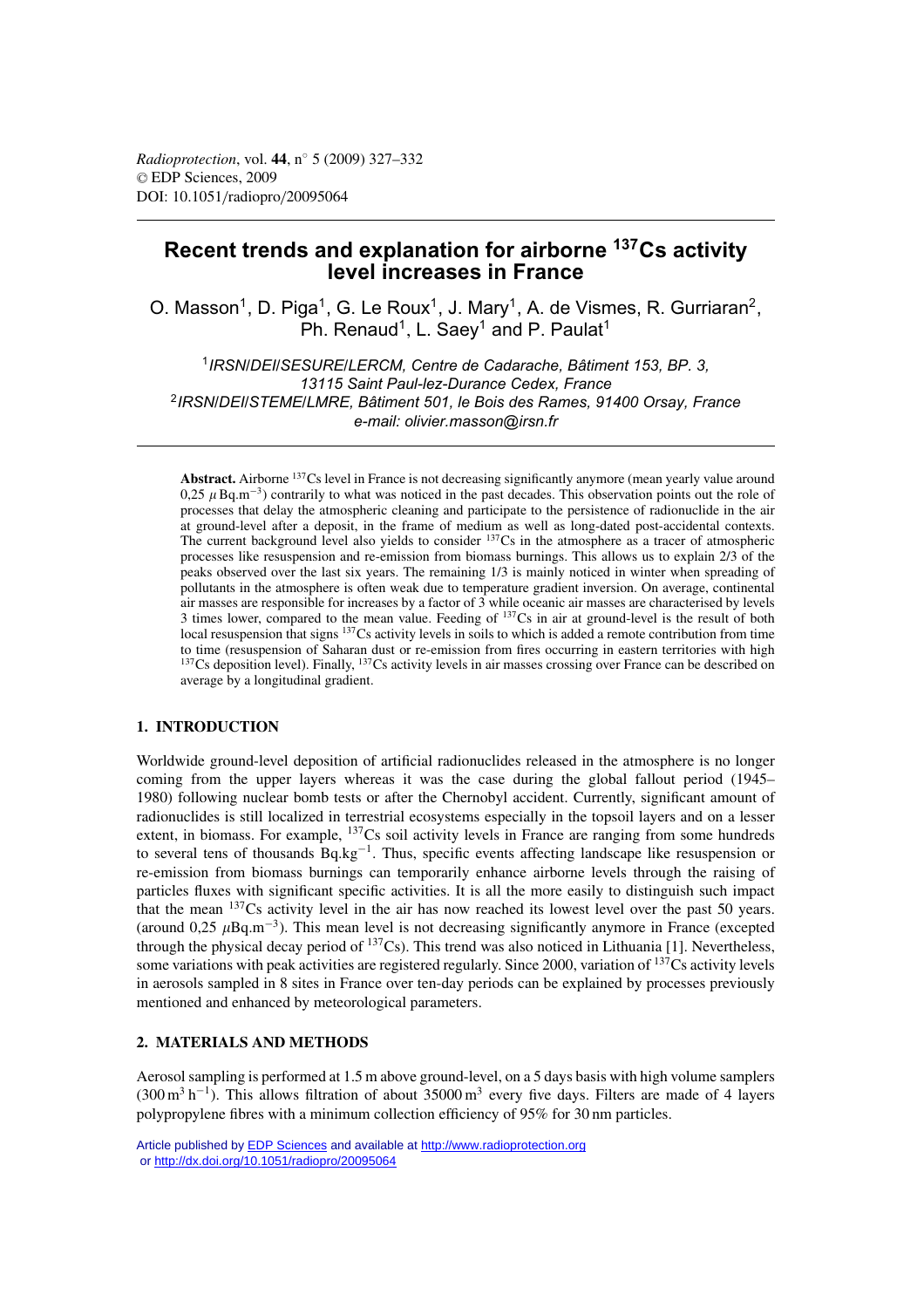#### 328 RADIOPROTECTION

 $137$ Cs is measured by gamma spectrometry through his gamma emitter son  $137$  mBa. Measurements are performed on high purity Germanium low level detectors with relative efficiency higher than 50%. Those detectors are settled underground in a lead + copper chamber and under ventilation conditions and filtered air flow, to avoid radon daughters and lower detection limits. The typical counting time is 240 000 seconds

## **3. RESULTS**

## **3.1 Meteorological conditions**

As a meteorological parameter, we demonstrate from 14 000 daily back-trajectories (2000 to 2006 for six locations) performed with Hysplit model that origin of air masses is a key parameter. On a global time scale, extreme  $137$ Cs activity levels in France (i.e. higher than the  $90<sup>th</sup>$  percentile or lower than the 10<sup>th</sup> percentile) depend on the air mass origin. Most of time, eastern air masses correspond to highest values while lowest values are associated with oceanic air masses (see Fig. 1). Southern origin of air masses over France is quite rare but still sufficient to explain the second reason for highest values in southern and central parts of France according to the presence of large amount of dust from Sahara [2].



**Figure 1.** Airborne <sup>137</sup>Cs mean activity levels ( $\mu$  Bq.m<sup>-3</sup>) according to the air mass origin, 2000–2006 in France.

In addition we found that during their travel from coastal areas towards inlands, oceanic air masses are subject to a small enrichment of their specific activity levels. As this is not the case with the dust load (expressed through average PM<sub>10</sub> levels), we concluded that the enrichment of activity level from one place to another is mainly the signature of local resuspension and depends on the soil activity level (higher on the eastern part of France due to the incidence of the Chernobyl fallout).When cruising over France from east to west, continental air masses tend to lay down their overall activity level. Moreover, the east to west gradient is more pronounced (see Fig. 2). Thus we conclude that excess of <sup>137</sup>Cs activity compared to the one belonging from local resuspension can be related to the westerly transport of particles from countries with higher ground activity levels. Concomitant increases of airborne 137Cs activity levels in the different sampling locations emphasize the spatial scale of the event and consideration for long range transport.

Seasonal aspect must also be considered in variations of  $^{137}Cs$  airborne activity level. Winter is not propitious for wind dust erosion in relation to the snow cover or soil moisture. Simultaneously, the ventilation level responsible for the dilution of the activity level per cubic meter ( $\mu$ Bq.m<sup>-3</sup>) is considered as to be poor in winter [3]. The average mixing height variation between summer and winter derived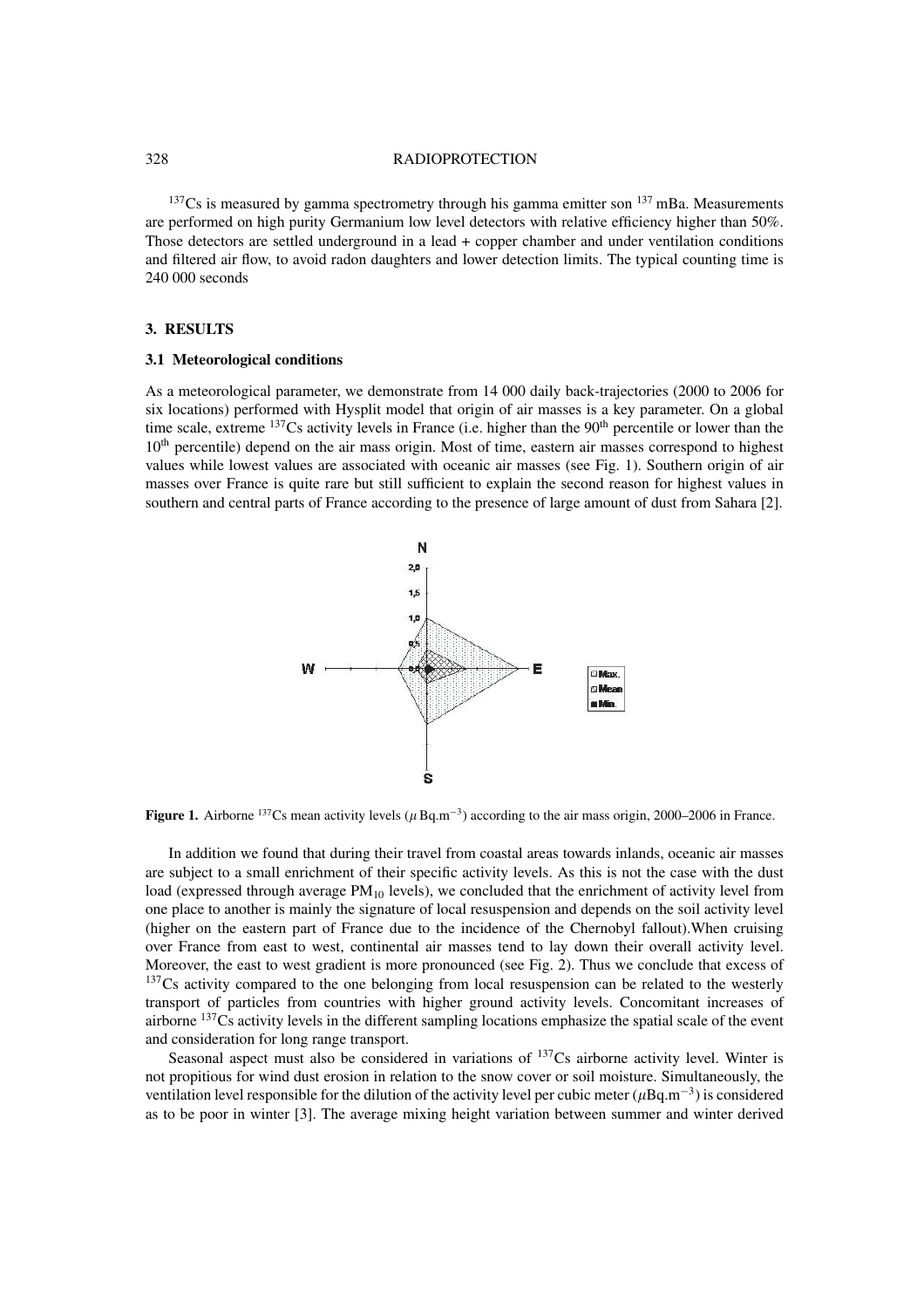#### ECORAD 2008 329

from radio-soundings in several places in Europe leads to an average increasing factor ranging from 2 to 4 depending upon the urban/rural location or distance to the coast [4].

Inversions of the temperature profile especially in the lower layers of the atmosphere are frequent in winter and yield to reduction of the dispersion of pollutants. Even if <sup>137</sup>Cs level is quite low in French wood (<10 to 50 Bq.kg<sup>-1</sup>), its widespread use in fireplaces can thus participate temporarily to the <sup>137</sup>Cs level in the lower layers of the atmosphere (see below §*Biomass burnings*). Over the period 2000–2006, we observed that the winter season (DJF) concentrates between 30 to 45% of all the peaks, according to the location.



**Figure 2.** Longitudinal gradient of  $137$ Cs mean activity levels ( $\mu$ Bq.m<sup>-3</sup>) according to the air mass origin, 2000–2006 in France.

# **4. MAIN FEEDING PROCESSES INVOLVED**

### **4.1 Biomass burnings**

Wildfires represent one of the main processes able to redistribute  $137Cs$  from former deposits both at local and remote scales [5–10]. According to the fire intensity, smoke plumes from vegetation fires are able to reach atmospheric layers up to several km from ground level and to travel over distances as long as several thousand kilometres or be maintained in the atmosphere up to 20 days [11] giving thus evidence for radionuclide redistribution and trans-boundary pollution conditions. Another consequence of the spreading and redistribution of radionuclides from biomass burnings is the relative depletion of the radionuclide amounts in the emission area [5]. Among recent studies aimed at the 137Cs distribution in various parts of the forest ecosystem, more than 70% and up to 99% of the 137Cs is concentrated in the forest litter and upper mineral and/or organic layers of the soil [12, 13]. The remainder part, only few per-cents of the  $137Cs$  inventory, is stored in the living biomass  $[8-13]$ . Nevertheless it was demonstrated that wood burning for domestic or collective purposes and release of smokes through fireplaces can also explain increases of airborne  $137$ Cs levels [14].

As an example, we present here the specific case of extensive forest fires that took place in Belarus, Federation of Russia and neighbouring countries at the end of August/beginning of September 2002 and that give abnormal activity levels along its course in Lithuania, Scandinavia, Poland, Austria, Czech Republic, Germany and as far as western part of France (see Fig. 3).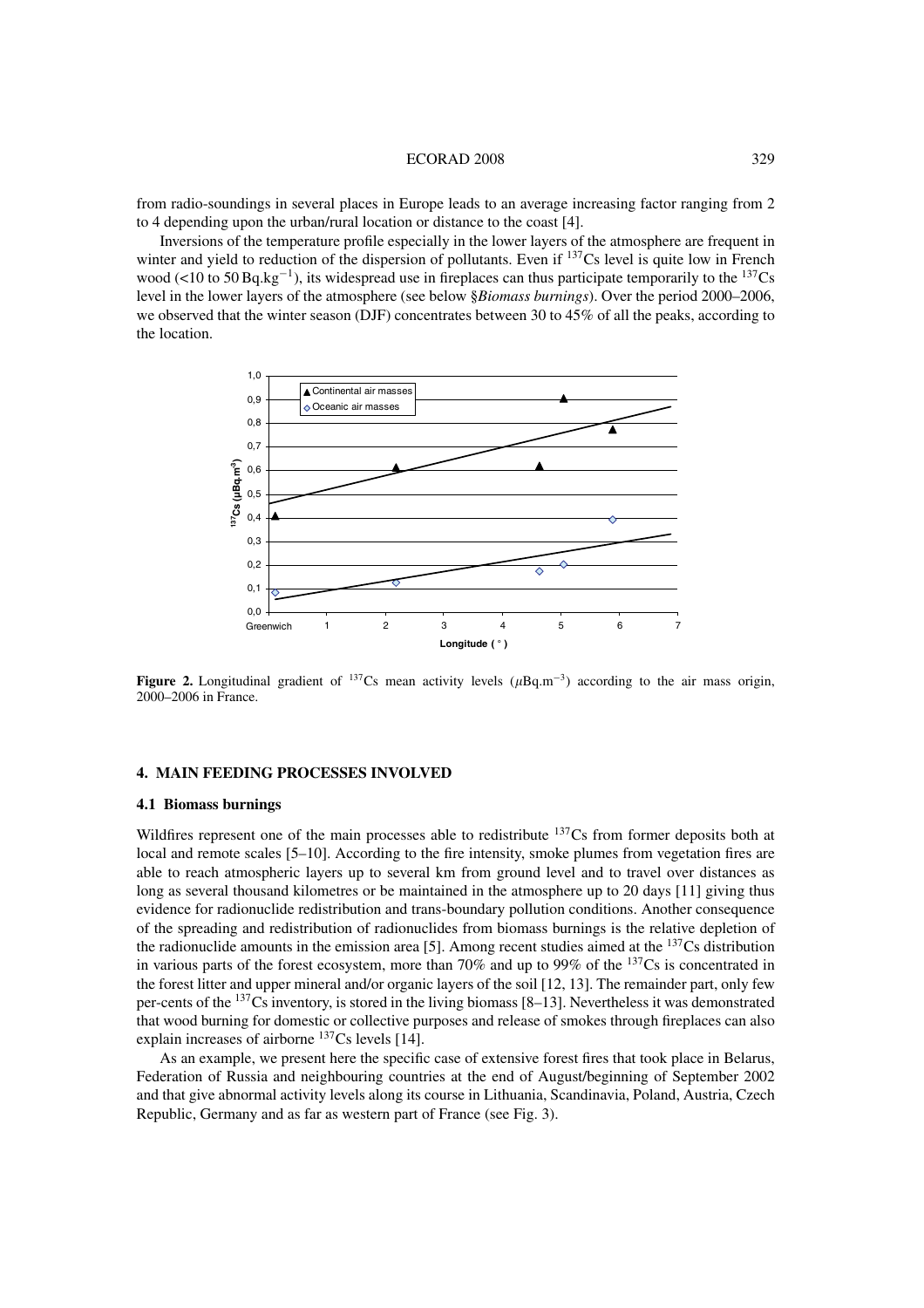### 330 RADIOPROTECTION

In France, those smokes were responsible for an average rising of 6 times the yearly (2002)  $^{137}Cs$ value and up to 10 times according to the location. The end of the fire period was due to rains starting at the end of September.



**Figure 3.** Western trajectories from the fire period at the beginning of September 2002.

# **4.2 Dust events**

Acting also as a major term of resuspension, long range transport and deposition, Saharan particles can explain sporadic but intense fluxes and temporary rising of airborne <sup>137</sup>Cs. Deposition fluxes observed during a single event can therefore bring as much as radionuclide than during one year of standard deposition. This was the case for the 21 February 2004 event in France when about 2 millions tons were deposited over the two southern thirds of France. Daily airborne activity levels were 10 times higher than the mean level [2].

## **5. CONCLUSIONS**

In the frame of post-accidental survey, we have to deal with persistence of radionuclides at ground-level air, a long time after their deposition on soil or incorporation in biomass. Mean annual  $137Cs$  activity levels in air at ground level in France remains steady at  $0.25 \mu Bq.m^{-3}$  since 2000. This corresponds to the current airborne <sup>137</sup>Cs background level. Thanks to high volume sampling capability and a very low level metrology, such study of the airborne variation of  $^{137}Cs$  is now possible regarding  $^{137}Cs$  as a tracer of atmospheric processes such as resuspension, re-emission from biomass burnings, air mass origin. It was not so evident in the past considering the prevailing atmospheric inputs of radionuclide originating from atmospheric nuclear weapon tests or accidental release that completely hide land to air transfers. On average,  $^{137}$ Cs deposition (dry + wet) processes are counterbalanced by feeding processes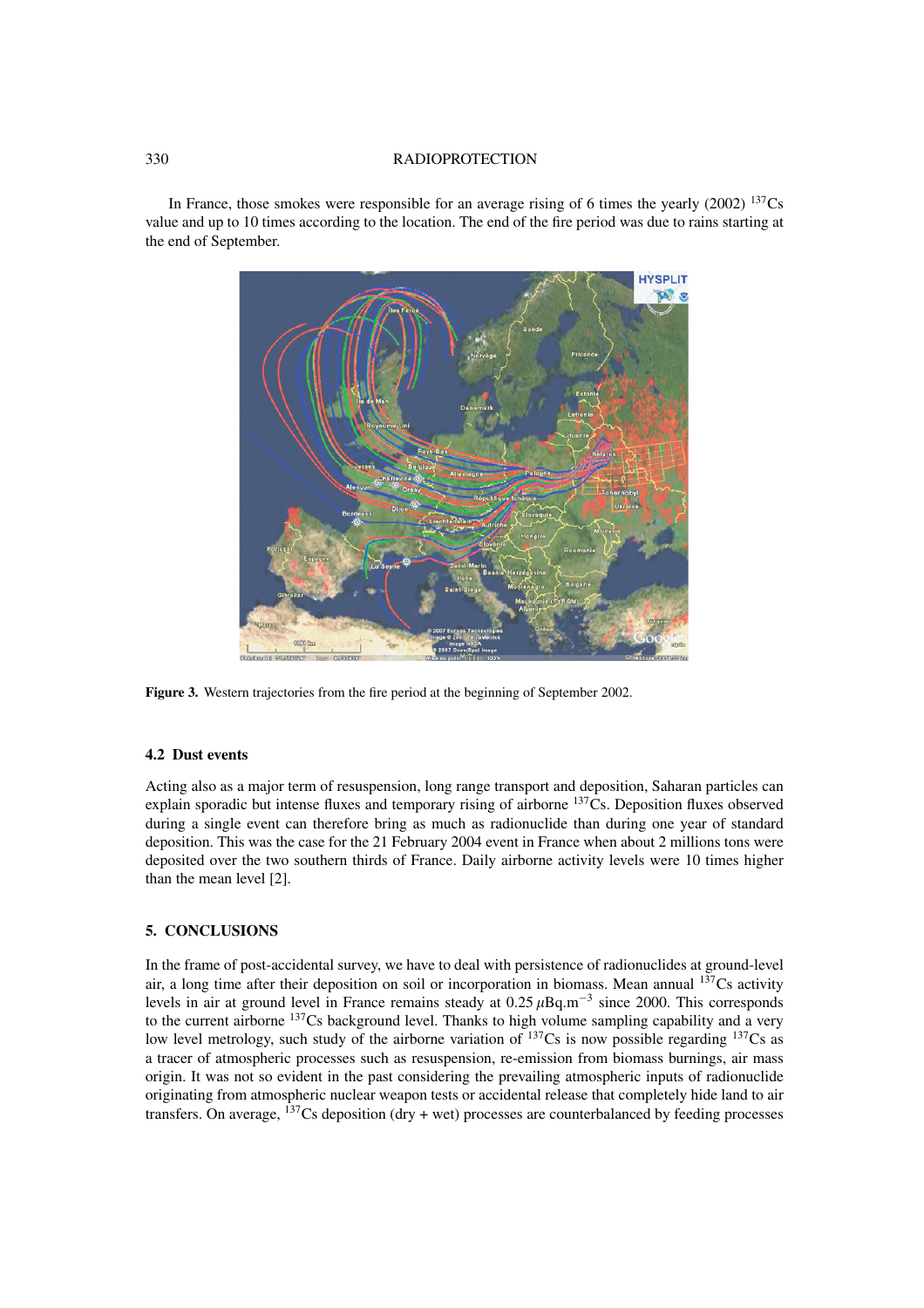#### ECORAD 2008 331

like resuspension and re-emission from biomass burnings that act as secondary and delayed sources of <sup>137</sup>Cs for the atmospheric compartment. Both processes are responsible for large amount of particles among them some are 137Cs labelled. Continental air masses (including Saharan air masses) bring more <sup>137</sup>Cs labelled particles than other air mass origins. Along the trip, the amount of particles as well as <sup>137</sup>Cs content was found to diminish westerly. In France, this remote contribution is added to local resuspension that signs local soil contamination. About 1/3 of <sup>137</sup>Cs peaks observed over 10-day periods belong to dust events, according to the localization of the sampling station. Biomass burnings are responsible of about 1/3 of peaks; the rest corresponds to a mixed contribution. About one third to half of peaks are encountered in winter when meteorological conditions are not propitious to wind resuspension (due to soil moisture and/or snow cover) or spreading of atmospheric pollutants (due to the so called "temperature inversion").

## **Acknowledgments**

We wish to acknowledge provision of data from NASA (MODIS TERRA fire pixel data) through the public web services (MODIS Rapid Response System). The authors gratefully acknowledge the NOAA– Air Resources Laboratory (ARL) for the provision of the HYSPLIT transport and dispersion model website (http://www.arl.noaa.gov/ready/hysplit4.html) used in this publication.

#### **References**

- [1] Jasiulionis R. and Rozkov A. 137Cs activity concentration in the ground-level air in the Ignalina NPP region. Lithuanian Journal of Physics, (2007) Vol.47, N˚2, pp. 195–202.
- [2] Masson O. and Cautenet G. Radioecological impact of Saharan dust fallout. Study of a major event over south part of France in February 2004. First Accent Symposium: The changing chemical climate of the atmosphere, Urbino, 12–16/09/2005
- [3] Goyal S.K. and Chalapati Rao C.V. Assessment of atmospheric assimilation potential for industrial development in an urban environment: Kochi (India). Science of the Total Environment 376 (2007) 27–39.
- [4] Baklanov A., Joffre S.M., Piringer M., Deserti M., Middleton D.R, Tombrou M., Karppinen A., Emeis S., Prior V., Rotach M.W., Bonafè G., Baumann-Stanzer K. and Kuchin A. Towards estimating the mixing height in urban Areas. Recent experimental and modelling results from the COST-715 Action and FUMAPEX project. Scientific Report 06-06. Digital ISBN: 87-7478-540-0 ISSN: 1399–1949
- [5] Paliouris G., Taylor H.W., Wein R.W., Svoboda J. and Mierzynski B. Fire as an agent in redistributing fallout  $137Cs$  in the Canadian boreal forest. The Science of the Total Environment 160/161(1995) 153–166.
- [6] Amiro, B.D., S.C. Sheppard, F.L. Johnston, W.G. Evenden and D.R. Harris (1996), Burning radionuclide question: What happens to iodine, caesium and chlorine in biomass fires?, Sci. Total Environ., 187, 93–103.
- [7] Johansen, M.P., T.E. Hakonson, F.W. Whicker and D.D. Breshears. 2003. Pulsed redistribution of a contaminant following forest fire: Cesium-137 in runoff. Journal of Environmental Quality 32(6): 2150–2157.
- [8] Dusha-Gudym S.I. Transport of radioactive materials by wildland fires in the Chernobyl accident zone: How to address the problem. International Forest Fire News (IFFN) n˚32 January - June 2005,119–125.
- [9] Wotawa G., De Geer L.-E., Becker A., D'Amours R., Jean M., Servranckx R. and Ungar3 K. Inter- and intra-continental transport of radioactive cesium released by boreal forest fires, *Geophys. Res. Lett.*, 33, L12806, doi:10.1029/2006GL026206.